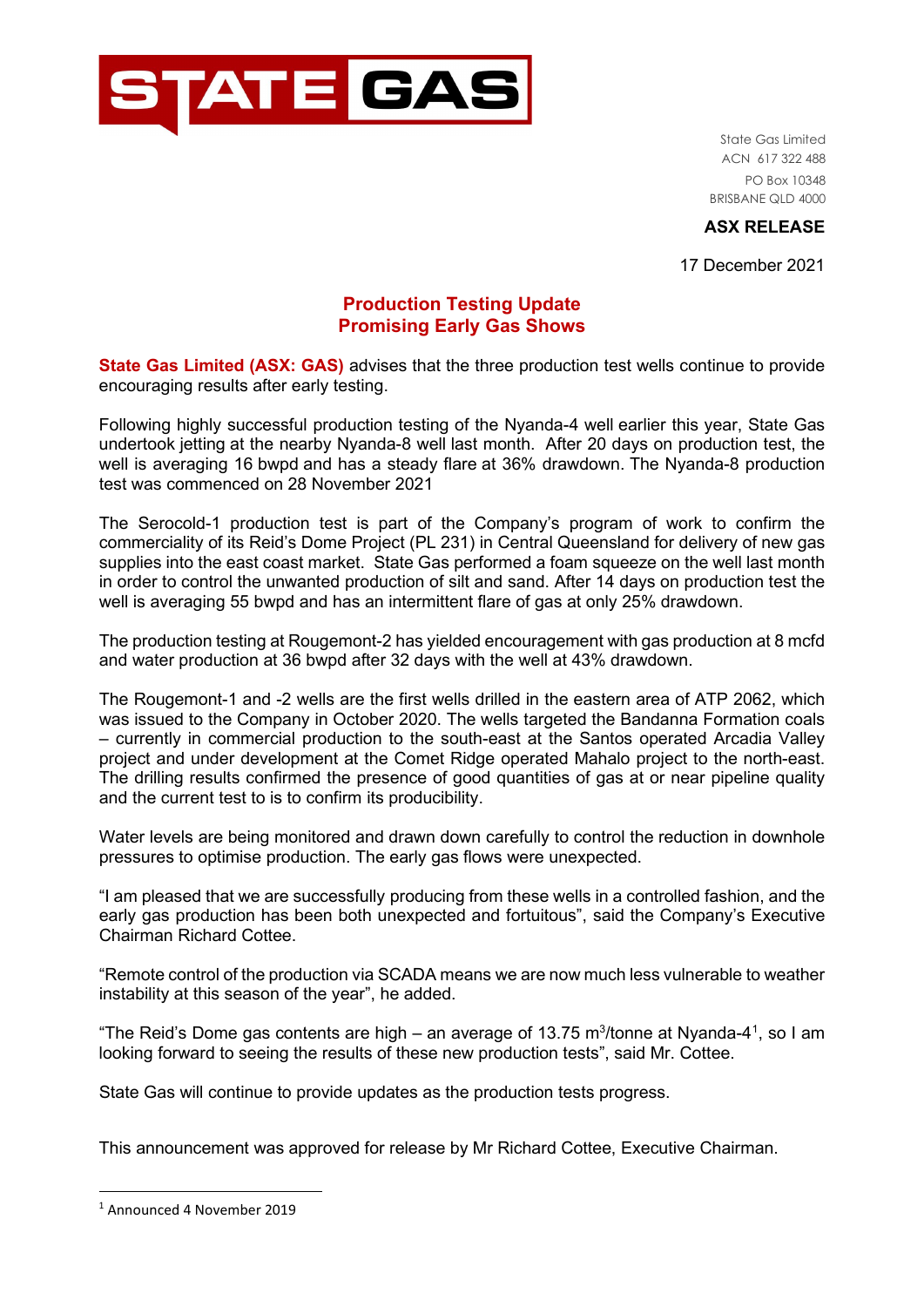## **FOR FURTHER INFORMATION**

Richard Cottee Executive Chairman Phone: 0458 517 850 Email: richard@stategas.com [www.stategas.com](http://www.stategas.com/)

Lucy Snelling Head, Corporate & Commercial Phone: 0439 608 241 Email: [lucy@stategas.com](mailto:lucy@stategas.com)



*Map showing location of Projects and key wells*